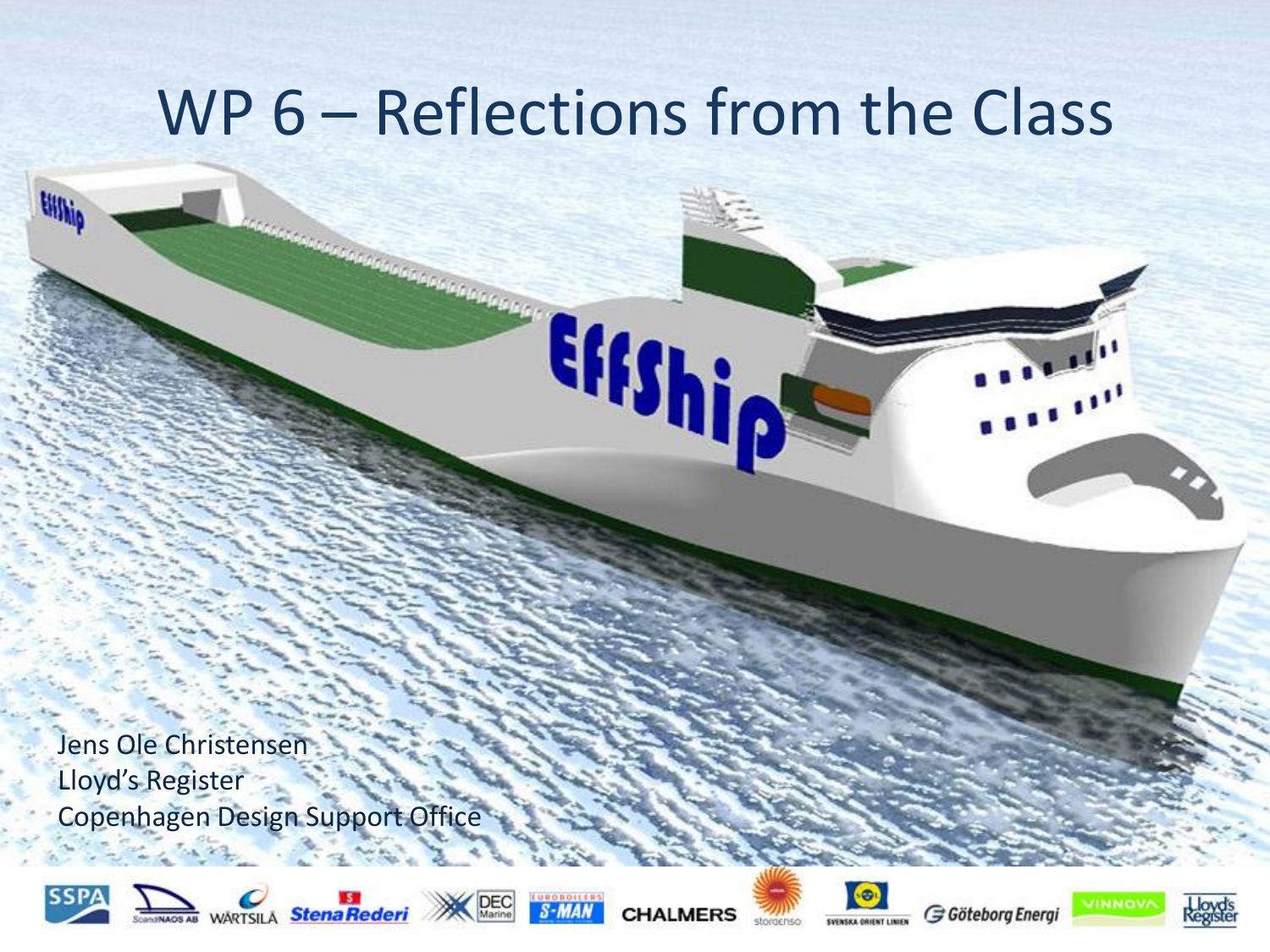Installation and Approval of Wind Propulsion Systems

#### Design Considerations

- Control systems for setting and trimming of the sail propulsion system.

A control system is to be provided to enable the crew to operate the sail system from the bridge. The control system is to provide adequate speed of responce to neutralize the sail system in the event of wind conditions which may damage the sail system and endanger the ship.

- Bridge Visibility. (Solas Regulation 22, Chapter V)

Reg.22.3 – On ships of unconventional design which, in the opinion of the Administration, cannot comply with this Regulation, arrangements shall be provided to achieve a level of visibility that is as near as practical to that prescribed in this regulation.

- Keep it simple and keep it functional (Not a Class requirement…)

 $Eff$  *Shio* -  $UPb$ 









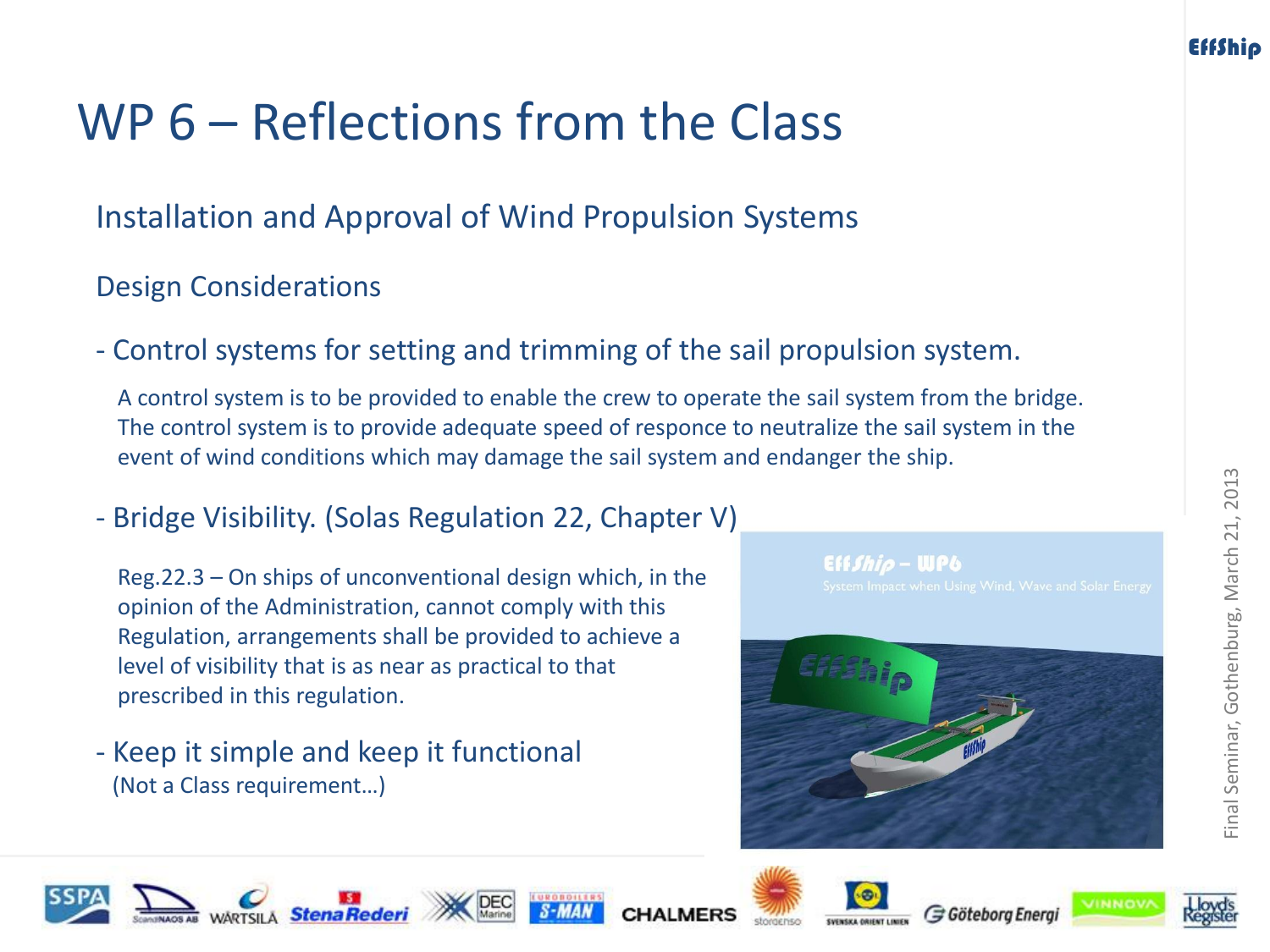### Installation and Approval of Wind Propulsion Systems

#### Structural Arrangements

Masts, foundations and other supporting structures are to have adequate strength to resist the highest loads imposed by the sail system in the normal working conditions and in any emergency conditions.

These items are to be thoroughly integrated into the hull structure.

Existing hull structure is to be reinforced.

#### Survey requirements for sail systems

The sail system and its associated structure and equipment is to be examined and tested during construction and under working conditions on completion of the installation.

Periodical Surveys of the sail system can be arranged to coincide with the hull and machinery surveys.

Eff*fhia* — WPA

















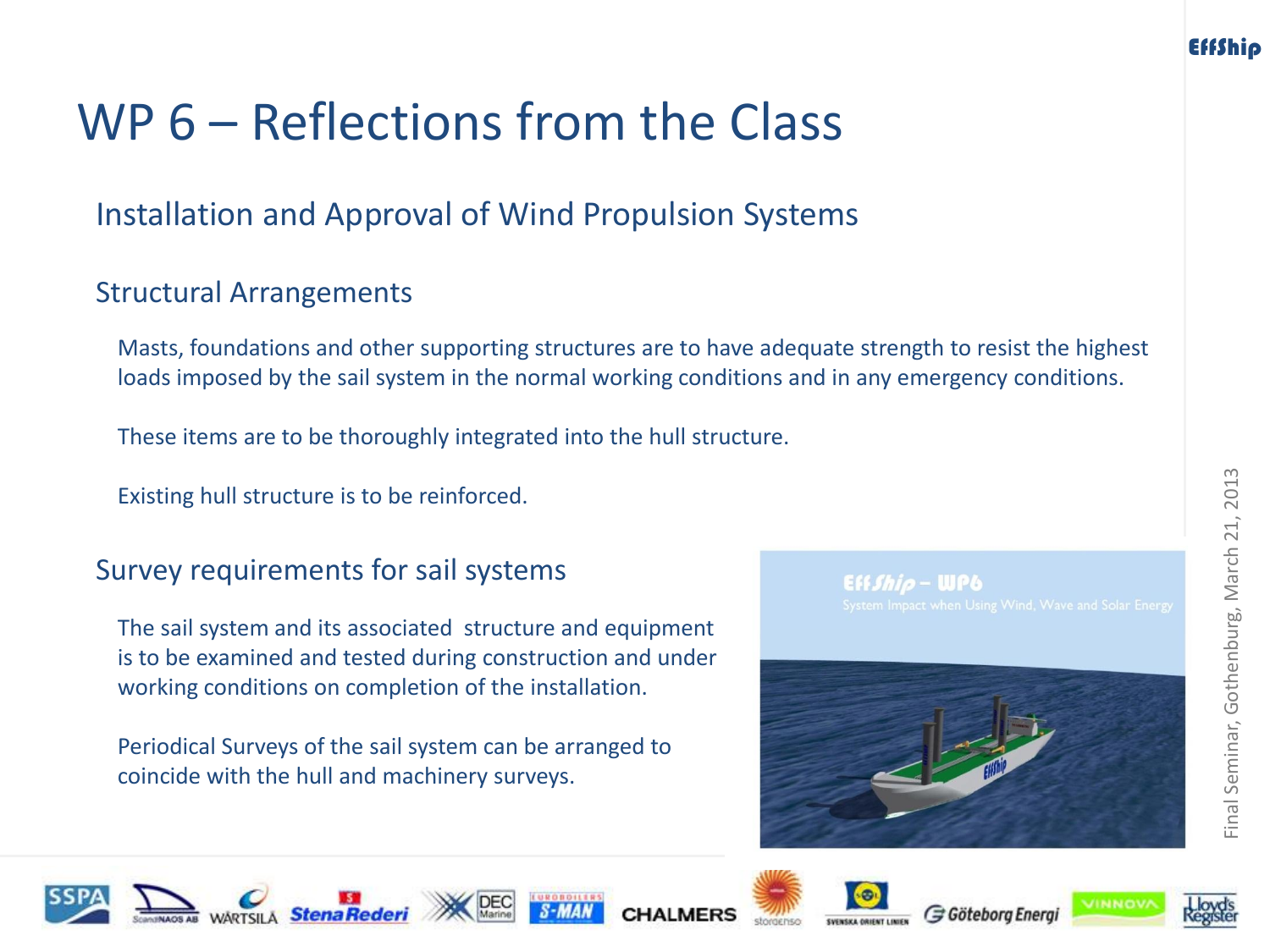Installation and Approval of Wind Propulsion Systems

Information to be submitted

- The intended service area.
- Plans and particulars of the sail / wind propulsion system.
- Supporting calculations.
- Full particulars of the operating system.













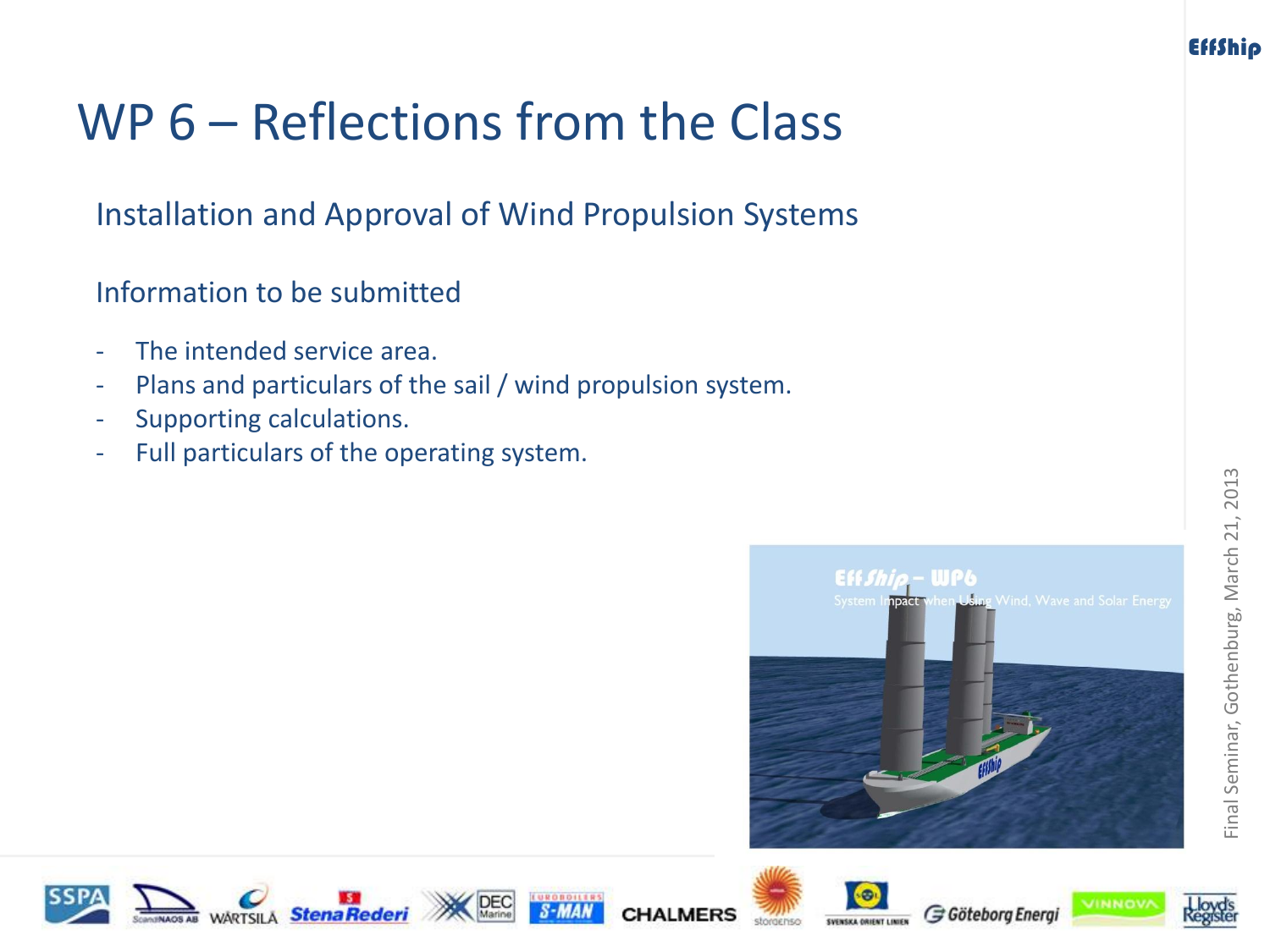

Installation and Approval of Wind Propulsion Systems

Risk Assessment of novel design















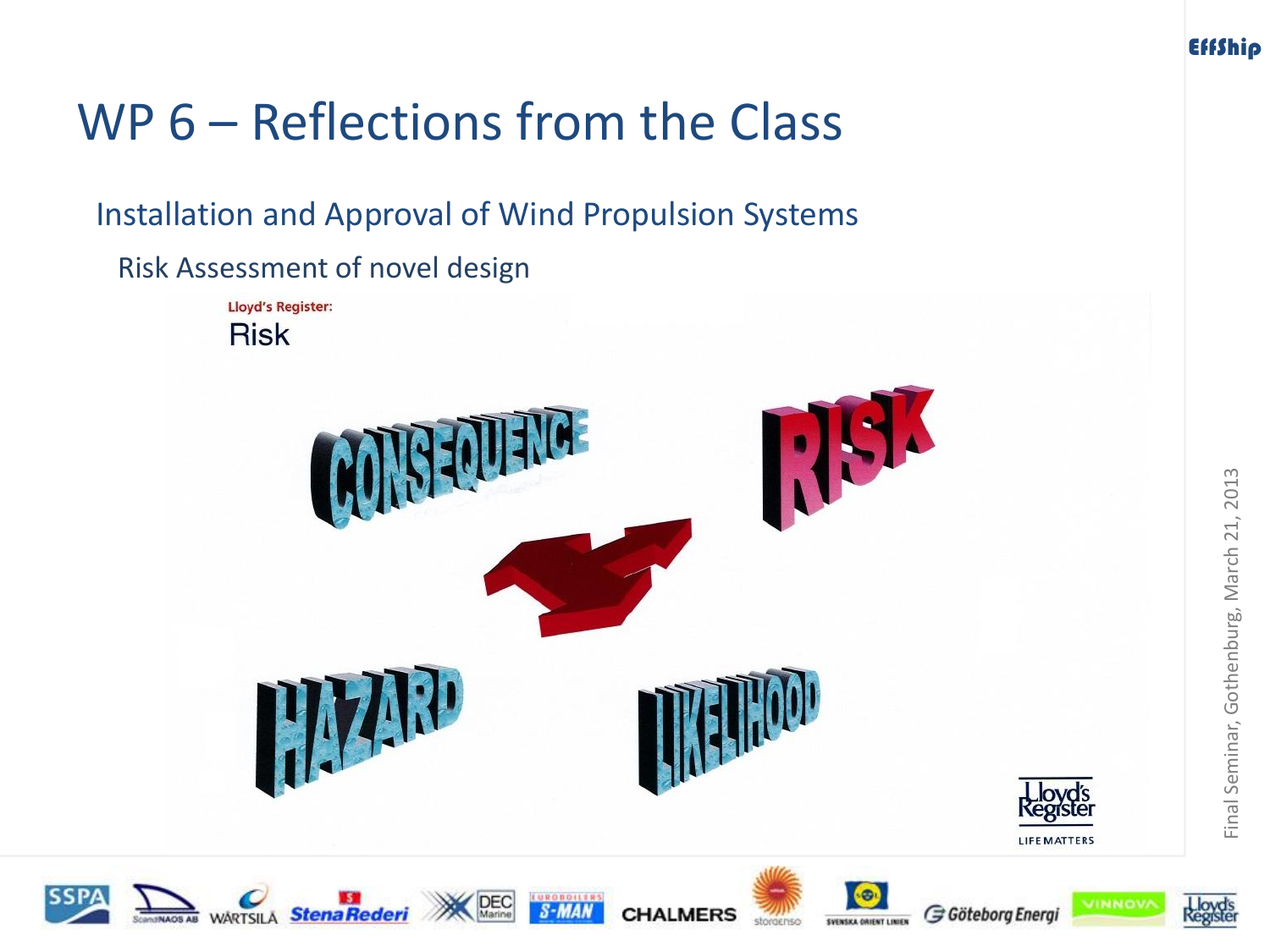Installation and Approval of Wind Propulsion Systems